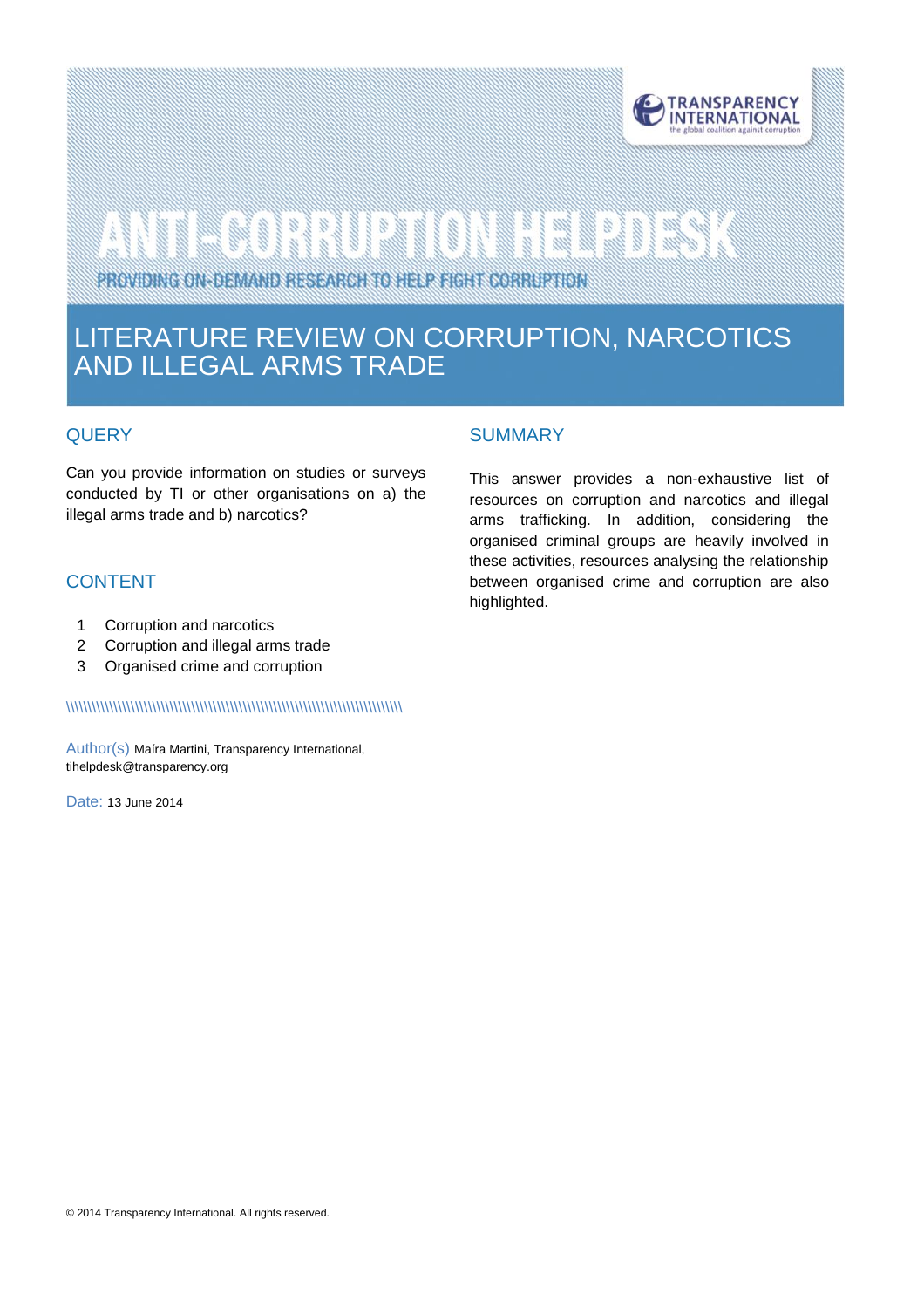#### 1 CORRUPTION AND NARCOTICS

In the past decade, there has been significant growth in the illicit trafficking of narcotics. Trafficking in this and other commodities is generally characterised by high levels of organisation and the presence of strong criminal groups and networks. The nexus between illicit drugs and organised crime is increasingly apparent<sup>1</sup>.Drug trafficking has been assessed as one of the most lucrative activities conducted by organised criminal groups, and one that offer significant corruption risks for producing and transit countries.

The cross-border flow of global proceeds from criminal activities, corruption and tax evasion is estimated at over US\$1 trillion, with illegal drugs and counterfeit goods each accounting for 8 per cent of world trade.

The narcotics trade is certainly facilitated by corruption. Narco-traffickers may make illegal payments to government officials (for example customs) and law enforcement agencies to make sure drugs can reach the consumer while they remain unpunished. More recently, studies have also shown how drug dealers have managed to infiltrate members into the government where they can easily exercise influence over decision-making and law enforcement priorities.

This section provides resources that analyse the linkages between corruption and drug trafficking more generally as well as specific case studies focusing on countries such as Guinea, India, Kenya and Mexico.

#### **Transparency International publications**

[Fighting corruption in countries with](http://www.u4.no/publications/fighting-corruption-in-countries-with-serious-narcotics-problems/) serious [narcotics problems](http://www.u4.no/publications/fighting-corruption-in-countries-with-serious-narcotics-problems/) Chene,M., 2008

State capture and the criminal infiltration of the public sector is a major feature of drug producing and transit countries. Drug traffickers seriously compromise the effectiveness of anti-corruption and

 $\overline{\phantom{a}}$ 

institution-building efforts as they permeate political and state administration institutions and build corrupt networks with state officials in order to facilitate or reduce the risks and costs of their operations.

Empirical evidence supported by case studies of Colombia, Mexico, Nigeria and Hong Kong demonstrate the critical importance of strengthening law enforcement authorities and the criminal justice system to effectively combat both organised crime and corruption. Other factors such as political will, strong and transparent institutions and public confidence in the political process contribute to create a supportive environment for anti-corruption reforms. However, general lessons cannot easily be extracted and applied to Afghanistan, as some specific challenges associated with post-conflict countries make the situation there very unique. Sequencing anti-corruption reforms based on an indepth understanding of local circumstances and promoting greater accountability to the intended beneficiaries of reconstruction aid constitute promising starting points.

[Corruption as a Threat to Stability and Peace](http://www.transparency.de/fileadmin/pdfs/Wissen/Publikationen/Study_Corruption_as_a_Threat_to_Stability_and_Peace.pdf) Transparency International Germany. 2014

This study discusses the threats corruption can pose to fragile and conflict affected states. It further explores the complex relationship between corruption, instability and conflict, which helps to examine the roles that external security actors in particular can play and have played in addressing corruption in such environments. Among other things, the study examines these relationships in more detail through three brief case studies, which underline the complexity of the challenges in different contexts. One of them focuses on West Africa where the burgeoning narcotics trade has fuelled transnational organised crime and the rise of the first narco-state in Guinea-Bissau.

#### **Country/regional specific studies**

#### [Corruption, Drug Trafficking, and Violence in Mexico](http://www.mtsu.edu/politicalscience/faculty/documents/Corruption%20Brown%20article%20Morris.pdf) Morris, S. 2012

Corruption plays a central role in the drug trafficking and the related war that have violently scarred Mexico in recent years. Corruption facilitates the operation of Mexico's vast and powerful criminal

<sup>1</sup> *World Economic Forum, 2013. Global Agenda Council on Organized Crime 2012-2013* [http://www.weforum.org/content/global](http://www.weforum.org/content/global-agenda-council-organized-crime-2012-2013)[agenda-council-organized-crime-2012-2013](http://www.weforum.org/content/global-agenda-council-organized-crime-2012-2013)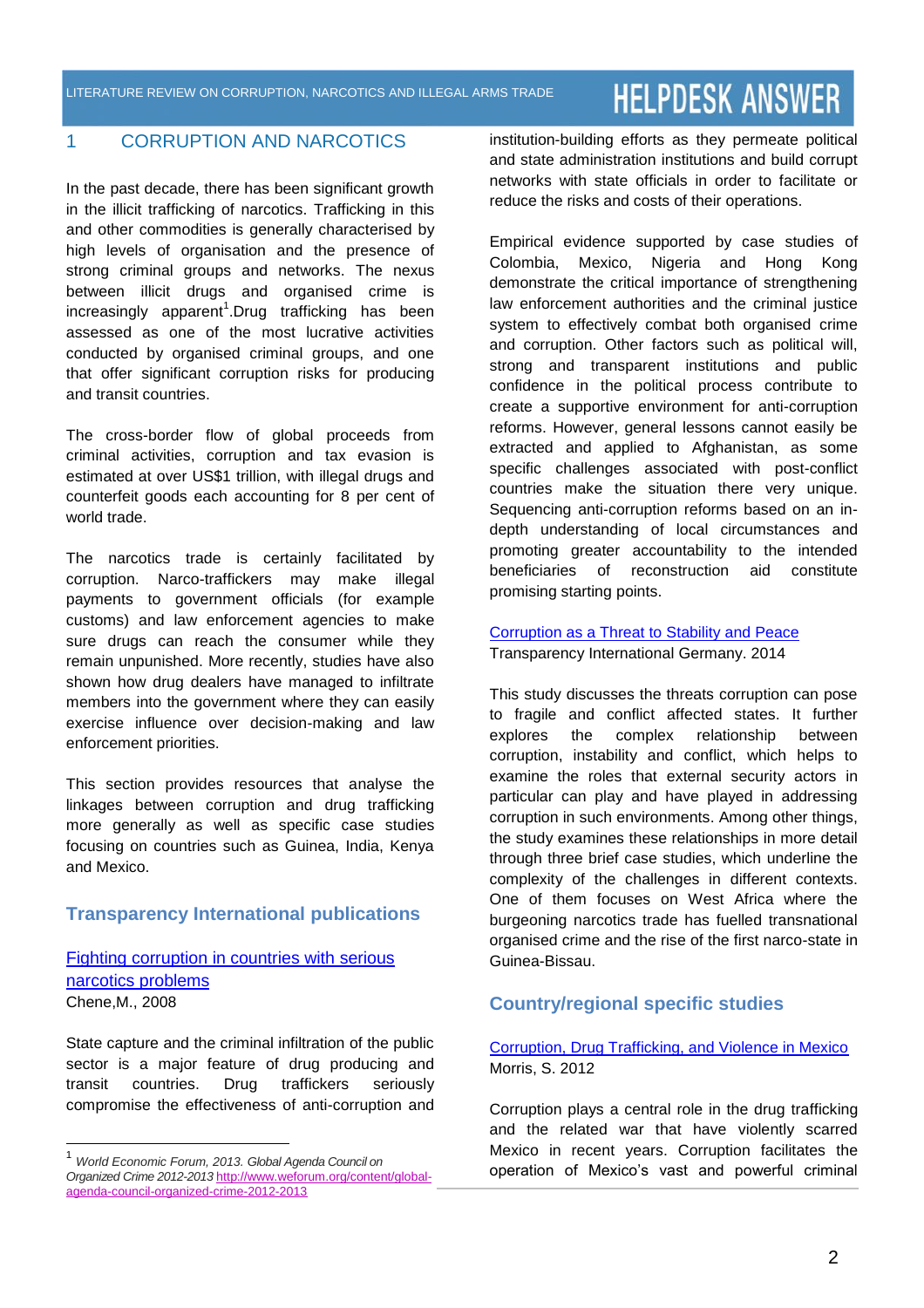#### LITERATURE REVIEW ON CORRUPTION, NARCOTICS AND ILLEGAL ARMS TRADE

### **HELPDESK ANSWER**

business enterprises while simultaneously debilitating the state's efforts to confront them. In fact, corruption makes it difficult at times to differentiate violators from enforcers. This paper first draws on recent events to describe the role of corruption in facilitating drug trafficking and handicapping the state, and then explores the underlying changes that have altered the historical and once stable pattern.

#### [Drug Trafficking Related Violence and Corruption](http://encompass.eku.edu/cgi/viewcontent.cgi?article=1112&context=honors_theses)  [Among Specific Populations in Mexico](http://encompass.eku.edu/cgi/viewcontent.cgi?article=1112&context=honors_theses) Courtney, M. 2013

The trade of illegal narcotics through Mexico has resulted in the rise of powerful and organised criminal businesses that are not afraid to bribe, or kill, any who cross them. This has caused a dramatic increase in violent crime and government official corruption. This paper defines these organisations and examines their creation. It also examines current data to determine which populations are more prone to violent crime or corruption by looking at the victim's relationship to the drug trafficking market. The three possible categories are cartel members, government workers or citizens, and all three will be subcategorised. Lastly, the paper examines how the type or nature of the violence utilised by drug traffickers changes in order to accomplish specific goals.

#### Termites at Work: [Transnational Organized Crime](http://www.frank-cs.org/cms/pdfs/ipi/ipi_kenya_toc_exec_sum_14.2.12.pdf)  [and State Erosion in Kenya](http://www.frank-cs.org/cms/pdfs/ipi/ipi_kenya_toc_exec_sum_14.2.12.pdf) Gastrow, P. 2011. International Peace Institute

The threat posed by organised crime is not confined to serious crimes such as racketeering, the global drug trade, or human trafficking. For many developing countries and fragile states, powerful transnational criminal networks constitute a direct threat to the state itself, not through open confrontation but by penetrating state institutions through bribery and corruption and by subverting or undermining them from within. Governments that lack the capacity to counter such penetration, or that acquiesce in it, run the risk of becoming criminalised or captured states. This paper examines whether Kenya faces such a threat.

The paper discusses six types of activities carried by organised criminal groups in Kenya, including drug trafficking and trafficking in small arms.

With regard to drug trafficking, the report stresses that many criminal groups have developed very close ties with the country's law enforcement agencies and the judiciary. In addition, members of parliament and members of the government have been under investigation due to their alleged involvement in drug trafficking.

#### [The Development Response to Drug Trafficking in](https://www.ids.ac.uk/files/dmfile/Development_Response_to_Drug_Trafficking_in_Africa_Programming_Guide.pdf)  [Africa: A Programming Guide](https://www.ids.ac.uk/files/dmfile/Development_Response_to_Drug_Trafficking_in_Africa_Programming_Guide.pdf) USAID. 2013

Drug trafficking poses a growing problem in Africa. Increasing flows of illicit drugs threaten good governance, peace and security, economic growth and public health. This guide aims to help USAID and other development actors to understand the relationship between drug trafficking and development assistance and seek ways to mitigate any negative impacts. Where possible, development actors should consider programming targeted to counter the flow of drugs (for example, anticorruption efforts or judicial reform) or programming to ameliorate the impacts of drug trafficking such as demand reduction programmes including prevention and treatment.

#### [Narcotics Trafficking in West Africa: A Governance](http://www.bu.edu/pardee/files/2010/03/Pardee_Paper-9-Narcotics-Trafficking.pdf)  **[Challenge](http://www.bu.edu/pardee/files/2010/03/Pardee_Paper-9-Narcotics-Trafficking.pdf)** McGuire, P. 2010

This paper examines the effect that the surge in narcotics trafficking has had on governance and security in West Africa, paying particular attention to the experience of Guinea-Bissau and neighboring Republic of Guinea (Guinea-Conakry), two West African states that have been particularly affected by the illicit trade. The central argument presented is that narcotics trafficking is only one facet of the overall challenge of state weakness and fragility in the region. The profound weakness of many West African states has enabled foreign trafficking groups to develop West Africa into an entrepôt for cocaine destined for the large and profitable European market, sometimes with the active facilitation of highlevel state actors. Thus, simply implementing counter-narcotics initiatives in the region will have a limited impact without a long-term commitment to strengthening state capacity, improving political transparency and accountability and tackling poverty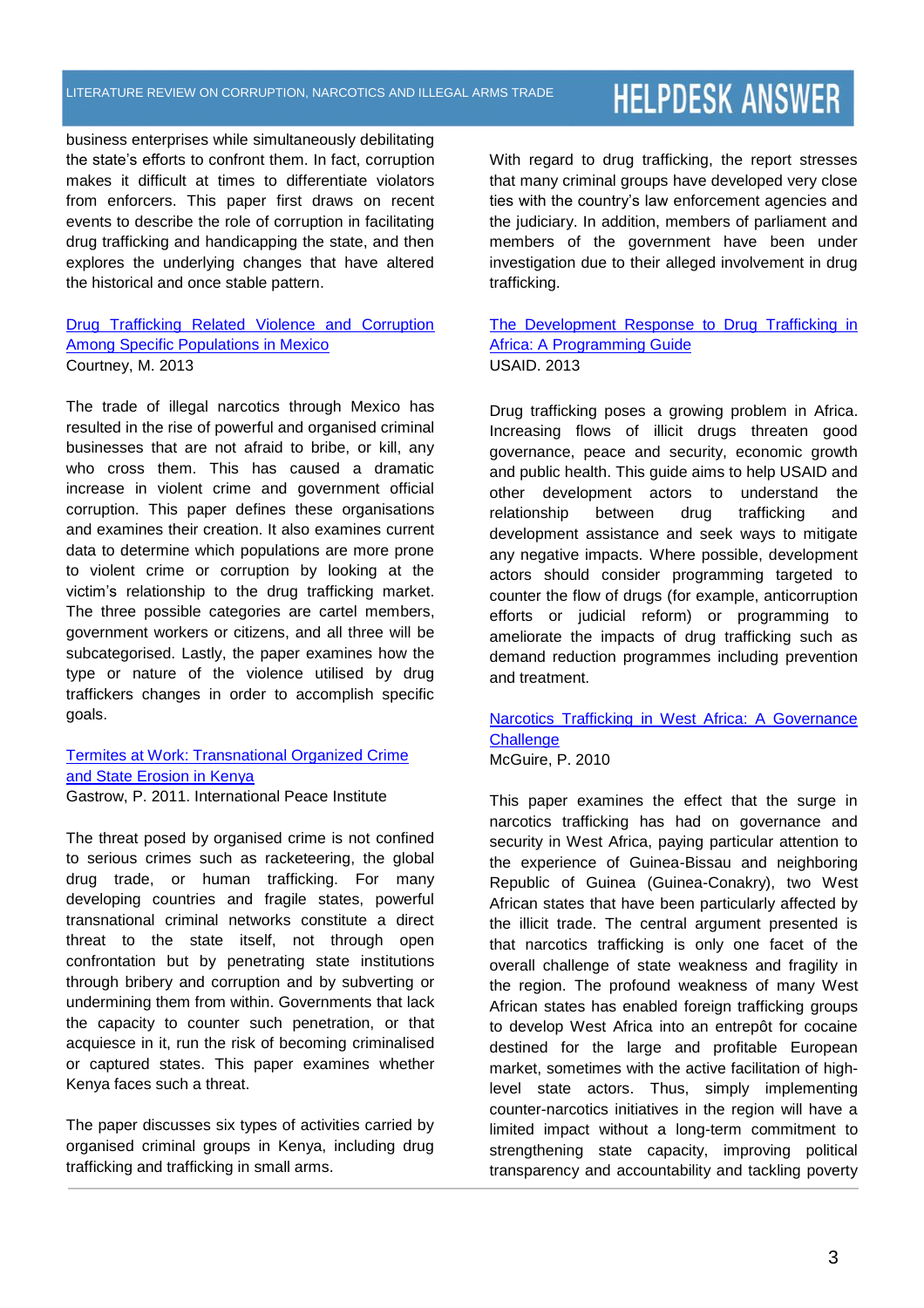alleviation and underdevelopment.

#### [Drug Trafficking in India: A case for border security.](http://idsa.in/system/files/OP_DrugTraffickinginIndia.pdf)

Das, P. 2012. Institute for Defence Studies and Analyses

For the last three decades India has become a transit hub as well as a destination for heroin and hashish produced in the Golden Triangle and the Golden Crescent. In addition, various psychotropic and pharmaceutical preparations and precursor chemicals produced domestically as well as in various parts of the world are also trafficked through Indian territory. The nexus between drug traffickers, organised criminal networks and terrorists has created a force powerful enough to cause instability in the country.

The author argues that corruption in various concerned agencies has been one of the most difficult hurdles in the prevention of drug trafficking. Drug trafficking generates enormous profits and the lure of money has always been too difficult to resist. It has been alleged that officials not only take bribes from traffickers to look the other way when a drug consignment is trafficked, but some are themselves actively involved in drug trafficking.

#### [The Illicit Drug Trade through South-Eastern Europe](http://www.unodc.org/documents/data-and-analysis/Studies/Illicit_DT_through_SEE_REPORT_2014_web.pdf) UNODC. 2014

South Eastern Europe has long served as a corridor for several drug trafficking routes to Western and Central Europe. Owing to its geographical position between Afghanistan, the world's most important opiate-producing country, and the large and lucrative markets for opiates in Western and Central Europe, South Eastern Europe is a crucial stage on one of the world's most important heroin trafficking routes, the Balkan route

As in other places, corruption facilitates the transportation of illicit drugs across borders and their sale on local markets. The paper discusses a few examples of corruption related to drug trafficking in the region and recommends a series of actions to be taken to prevent and identify corruption and consequently make it harder to drug dealers to operate.

#### 2 CORRUPTION AND ILLEGAL ARMS **TRADE**

Illegal arms trade or arms trafficking fuels civil wars and regional conflicts, terrorist groups and drug cartels, contributing to increased violence and crime.

The illicit trade in arms occurs in all parts of the globe but is concentrated in areas affected by armed conflict, violence and organised crime where governance is weak and corruption widespread.

While most arms trafficking appears to be conducted by private entities, certain governments also contribute to the illicit trade by deliberately arming proxy groups involved in insurgencies against rival governments, terrorists with similar ideological agendas or other non-state armed groups. These types of transfers, which are prevalent in Africa and other regions where armed conflict is common, are often conducted in contravention of UN arms embargoes and have the potential to destabilise neighbouring countries2.

[Andrew Feinstein,](http://www.guardian.co.uk/world/2011/oct/26/gadaffis-arms-stockpile) a South African arms trade expert, describes in his book (The Shadow World: Inside the [Global Arms Trade\)](http://www.theshadowworldbook.com/) that the formal arms trade and the grey and black markets are interdependent, "with bribery and corruption de rigueu there are very few arms transactions that are entirely above board"3.

There have been cases where governments have officially bought arms from developed countries and then have illegally passed them to armed groups. This has allegedly been the case in Libya and Syria4.

Illegal arms trading may also be done through fake legal transactions where legally purchased arms are shifted into the hands of someone other than the reported legal recipient. This can be done by, for example, falsifying an end user certificate or by

 *2 Illicit Trafficking, Small Arms Survey. [http://www.smallarmssurvey.org/weapons-and](http://www.smallarmssurvey.org/weapons-and-markets/transfers/illicit-trafficking.html)[markets/transfers/illicit-trafficking.html](http://www.smallarmssurvey.org/weapons-and-markets/transfers/illicit-trafficking.html)*

*<sup>3</sup> The New York Times. 2012."The legal vs. the illegal arms trade". [http://rendezvous.blogs.nytimes.com/2012/04/06/the-legal-vs-the](http://rendezvous.blogs.nytimes.com/2012/04/06/the-legal-vs-the-illegal-arms-trade/?_php=true&_type=blogs&_r=0)[illegal-arms-trade/?\\_php=true&\\_type=blogs&\\_r=0](http://rendezvous.blogs.nytimes.com/2012/04/06/the-legal-vs-the-illegal-arms-trade/?_php=true&_type=blogs&_r=0)*

*<sup>4</sup> Stewart, S., 2013. Global Arms Markets as Seen Through the Syrian Lens. [http://www.stratfor.com/weekly/global-arms-markets](http://www.stratfor.com/weekly/global-arms-markets-seen-through-syrian-lens#ixzz34VbUCsUe)[seen-through-syrian-lens#ixzz34VbUCsUe](http://www.stratfor.com/weekly/global-arms-markets-seen-through-syrian-lens#ixzz34VbUCsUe)*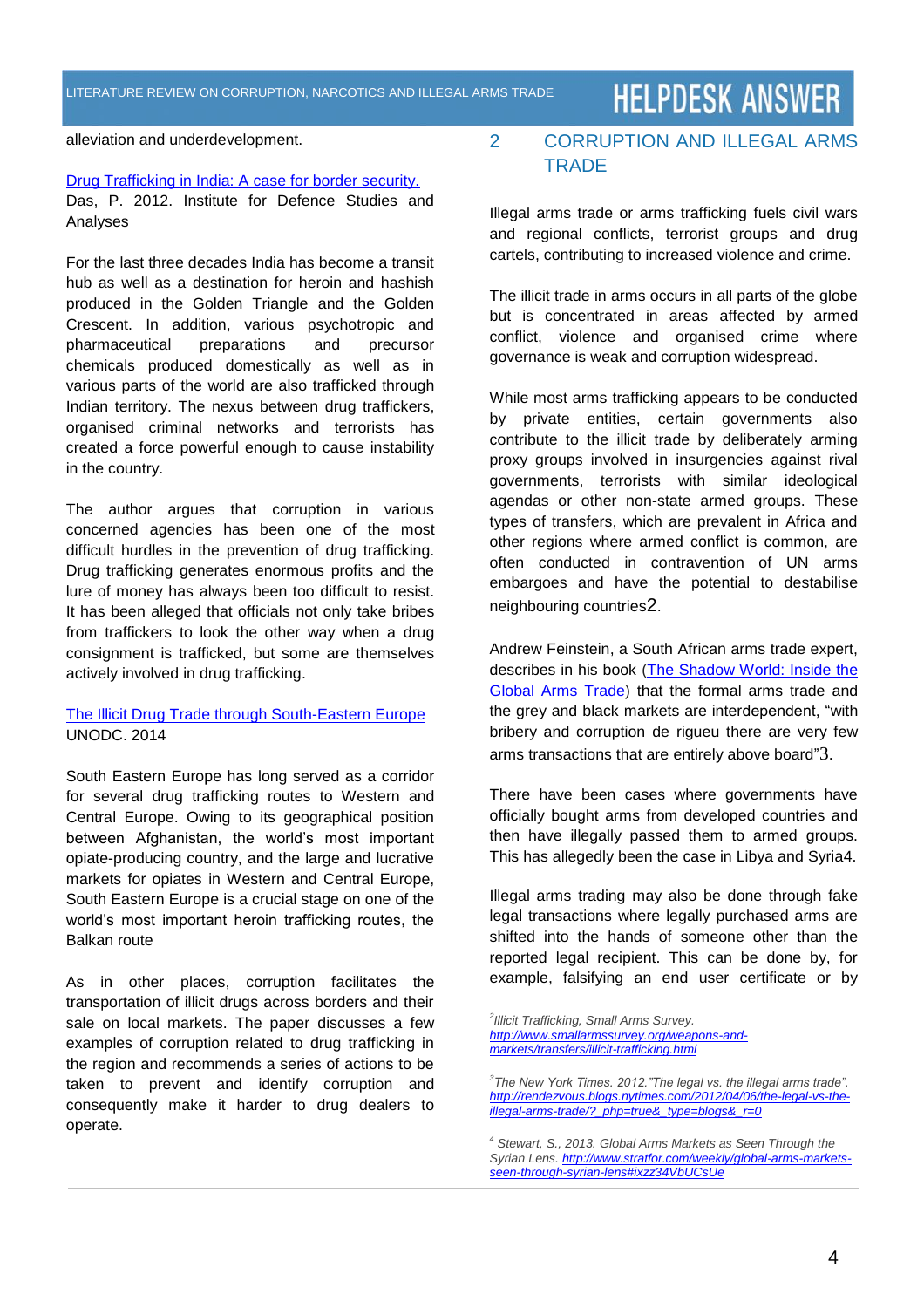bribing officials in the destination country. For instance, Ukrainian small arms were sold to Ivory Coast on paper but were then transferred in violation of United Nations arms embargoes to Liberia and Sierra Leone5.

There are very few studies discussing corruption in illegal arms trade. More recent studies have focused on corruption risks in legal arms deals but, as mentioned above, both issues are intertwined, and more transparency and accountability in legal arms dealing may also help to stop the illegal arms trade. In fact, when corruption risks are not addressed in legal arms transfer laws, weapons can be easily diverted to the illicit market.

This section highlights recent studies conducted on these issues.

#### **International agreements**

[Illicit Trade in Small Arms and Light Weapons in all](http://www.un.org/events/smallarms2006/pdf/PoA.pdf)  [its Aspects Programme of Action \(POA\)](http://www.un.org/events/smallarms2006/pdf/PoA.pdf)

The Programme of Action was adopted at the United Nations Conference on the Illicit Trade in Small Arms and Light Weapons in all its aspects in 2001. Participant countries agreed on a series of measures to be undertaken at the national, regional and global level aimed at preventing, combating and eradicating illegal arms trade.

More information about the POA is available [here.](http://www.poa-iss.org/PoA/PoA.aspx)

#### [Arms Trade Treaty](http://www.un.org/disarmament/ATT/) UNODA. 2013

 $\overline{a}$ 

On 2 April 2013, the United Nations General Assembly adopted the Arms Trade Treaty (ATT), regulating the international trade in conventional arms, from small arms to battle tanks, combat aircraft and warships. Inadequate controls on arms transfers have led to widespread availability and misuse of weapons. The treaty aims at establishing such controls. As of 2014, 118 states had signed the treaty and 40 had ratified it. The treaty will enter into force when it has been ratified by 50 states.

[Three sections in the treaty](http://www.un.org/disarmament/ATT/docs/Draft_ATT_text_27_Mar_2013-E.pdf) will help states to address the corruption risks at the various stages of an arms transfer, as [highlighted](http://www.ti-defence.org/what-we-do/international-initiatives#tabs0342) by Transparency International UK.

#### **Transparency International publications**

#### [Corruption in Arms Trade](http://zbrane.ecn.cz/cz/pdf/zbrane_eng_w.pdf) Pospíšil, F. 2004

This paper, drafted under the umbrella of a Transparency International-Czech Republic (TIC) project Working Group on Arms Trade Control, identifies the leading risk factors supporting corruption in the arms trade in the Czech Republic. While it does not focus on the illegal arms trade, it offers recommendations that are useful to improve a country's overall governance structure, and hence reducing the opportunity for illegal dealings. It provides a complex overview of the problem and attempts to propose measures needed to reduce corruption in this particular area. The proposed solutions primarily follow principles stipulated in the Government Program to Combat Corruption and documents issued by the Council of Europe, the European Union, OECD and the United Nations.

The paper suggests that to effectively fight corruption in the arms trade, a series of reforms should be implemented, including measures to strengthen the country's public procurement act; the introduction of preliminary and follow-up parliamentary arms trade control; and the regular publishing of detailed reports on the arms trade in consultation with the general public.

#### **Other studies**

#### [Small Arms Survey 2013](http://www.smallarmssurvey.org/fileadmin/docs/A-Yearbook/2013/en/Small-Arms-Survey-2013-Chapter-12-EN.pdf)

The Small Arms Survey is an independent research project that aims at improving the understanding and knowledge on all aspects of small arms and armed violence. The 2012 publication analysed data on illicit small arms, light weapons and rounds of light weapons ammunition in three high-intensity armed conflict zones: Afghanistan, Iraq and Somalia. In 2013, the publication focused on countries affected by high-intensity organised criminal group activities

*<sup>5</sup>Stewart, S., 2013. Global Arms Markets as Seen Through the Syrian Lens. [http://www.stratfor.com/weekly/global-arms-markets](http://www.stratfor.com/weekly/global-arms-markets-seen-through-syrian-lens#ixzz34VbUCsUe)[seen-through-syrian-lens#ixzz34VbUCsUe](http://www.stratfor.com/weekly/global-arms-markets-seen-through-syrian-lens#ixzz34VbUCsUe)*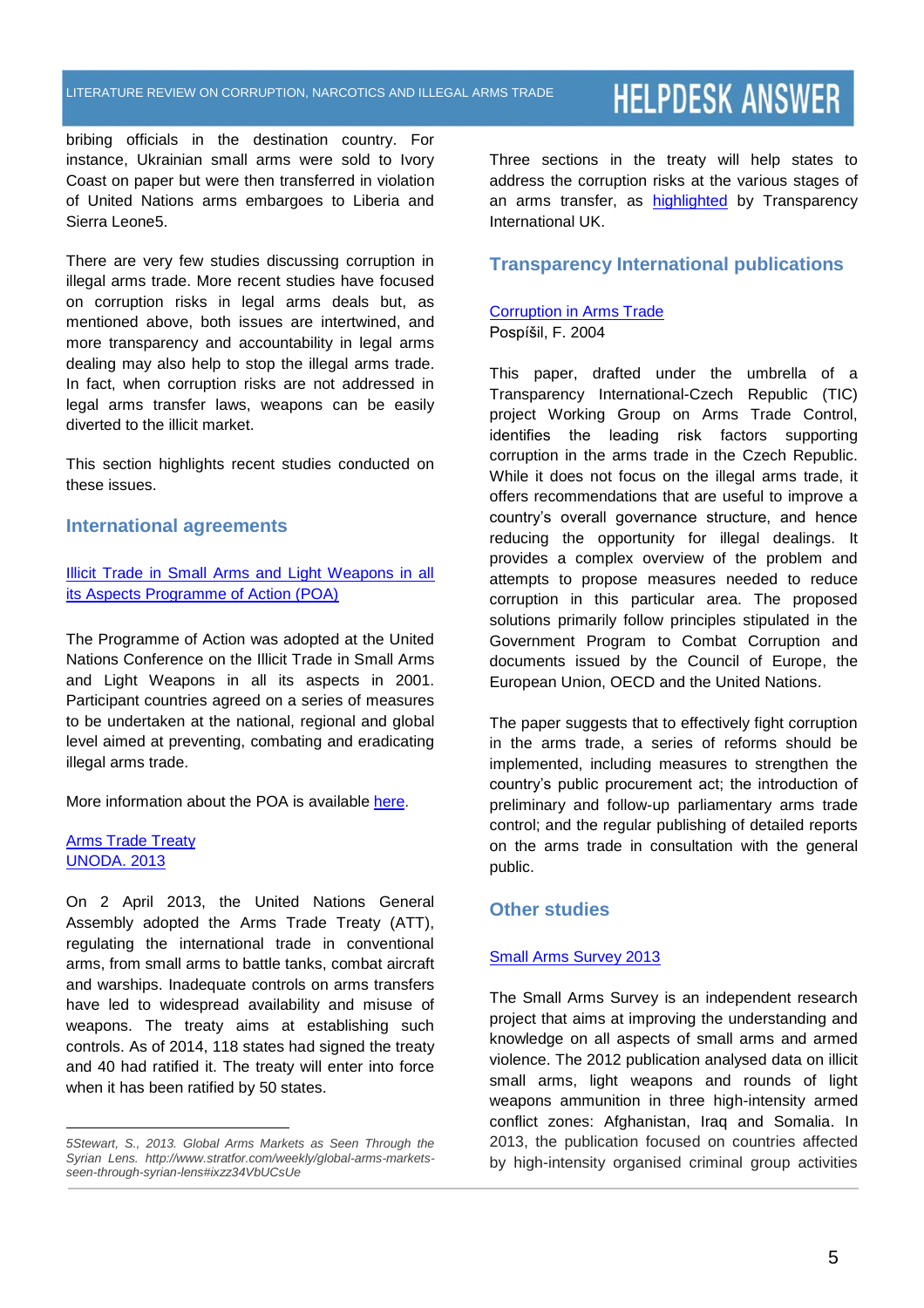#### LITERATURE REVIEW ON CORRUPTION, NARCOTICS AND ILLEGAL ARMS TRADE

### **HELPDESK ANSWER**

and low-intensity conflict: Mexico and the Philippines. It found, for example, that thousands of firearms seized in Mexico are traced to the United States annually. These weapons are often purchased from gun shops in small numbers and then smuggled over the border. While individual transactions occur on a small scale, the sum total of the weapons trafficked into Mexico is large.

#### [Detecting Illegal Arms Trade](http://eml.berkeley.edu/~sdellavi/wp/weapons_Dec09.pdf)

DellaVigna, S and La Ferrara, E. 2009

This paper proposes a method to detect illegal arms trade based on investor knowledge. It focuses on countries under arms embargo and identifies events that suddenly increase or decrease conflict intensity. If a weapon-making company is trading illegally, an event that increases the demand for arms may increase stock prices. The authors find positive event returns for companies headquartered in countries with high corruption and low transparency in arms trade. The result holds in 13 out of 18 events. The event returns suggest that companies in highcorruption countries are more likely to violate arms embargoes, with yearly profits in the order of US\$1 million to US\$3 million per company.

#### [Fighting the Illicit Trafficking of Small Arms](http://muse.jhu.edu/login?auth=0&type=summary&url=/journals/sais_review/v025/25.1stohl.html) [Stohl,](http://muse.jhu.edu/results?section1=author&search1=Rachel%20J.%20Stohl) R. 2005

The illicit trafficking in small arms is a transnational phenomenon. This trade arms terrorists and terrorist groups operating around the world and is central to the US global war on terror. The line between the often blurred, fuelled by the lack of strict international criteria and controls. Around the world, the illegal income generated by exploiting resources such as timber, drugs, diamonds and other minerals perpetuates conflicts and corruption. Arms brokers can operate, because they are able to circumvent national arms controls and international arms embargoes or obtain official protection. Developing policies to address the illicit trafficking in small arms cannot be done in a vacuum or by the United States unilaterally. Other countries, on a national, regional and international level, must develop stronger controls on legal sales and increase and enhance international cooperation.

#### 3 ORGANISED CRIME AND **CORRUPTION**

As mentioned, organised crime manifests itself in many forms, including as trafficking in drugs and firearms. There are several challenges in researching organised crime, corruption and the linkages between them. Nevertheless, recent studies have provided evidence of how organised criminal groups and corruption are related and the areas considered of risk. In fact, there is now a far better understanding of how criminal groups can permeate government agencies and institutions, and the influence that they can have in the private commercial sector, using bribery and corruption to undermine legitimate trade and undermine entrepreneurship and investment $\rm ^6$ .

As such, organised crime makes use of different forms of corruption to operate. For instance, bribes may be paid to public officials in order to obtain false identities and documents, which can then be used for the purposes of drug trafficking and illegal arms trade; to manipulate official documents; and obtain information about investigations and court cases, among others. Corruption may also exist in the form of infiltration of criminal group members into government agencies, such as in the police or higher ranking offices. Infiltration can also be seen at the political arena where members of organised criminal groups capture the decision-making process<sup>7</sup>.

#### *Transparency International studies*

#### [Organised crime, corruption and the vulnerability of](http://ti-defence.org/publications/dsp-pubs/182-dsp-pubs-organised-crime-corruption-vulnerability-defence-security-forces.html)  [defence and security forces](http://ti-defence.org/publications/dsp-pubs/182-dsp-pubs-organised-crime-corruption-vulnerability-defence-security-forces.html)

Transparency International UK Defence and Security Programme. 2011

This report explores the concrete links between organised crime and corruption and highlights how defence and security forces can themselves become involved in organised crime. It is corruption that is often the medium by which the army and police officers that are meant to secure citizens are in fact

 $\overline{a}$ 

*<sup>6</sup>UNODC Thematic Programme on Transnational Organised Crime. [http://www.worldcat.org/title/thematic-programme-action](http://www.worldcat.org/title/thematic-programme-action-against-transnational-organized-crime-and-illicit-trafficking-including-drug-trafficking-2011-2013/oclc/790491477)[against-transnational-organized-crime-and-illicit-trafficking](http://www.worldcat.org/title/thematic-programme-action-against-transnational-organized-crime-and-illicit-trafficking-including-drug-trafficking-2011-2013/oclc/790491477)[including-drug-trafficking-2011-2013/oclc/790491477](http://www.worldcat.org/title/thematic-programme-action-against-transnational-organized-crime-and-illicit-trafficking-including-drug-trafficking-2011-2013/oclc/790491477)*

*<sup>7</sup>UN CIP, Corruption and Organised Crime. http://www.10iacc.org/download/workshops/cs22a.pdf*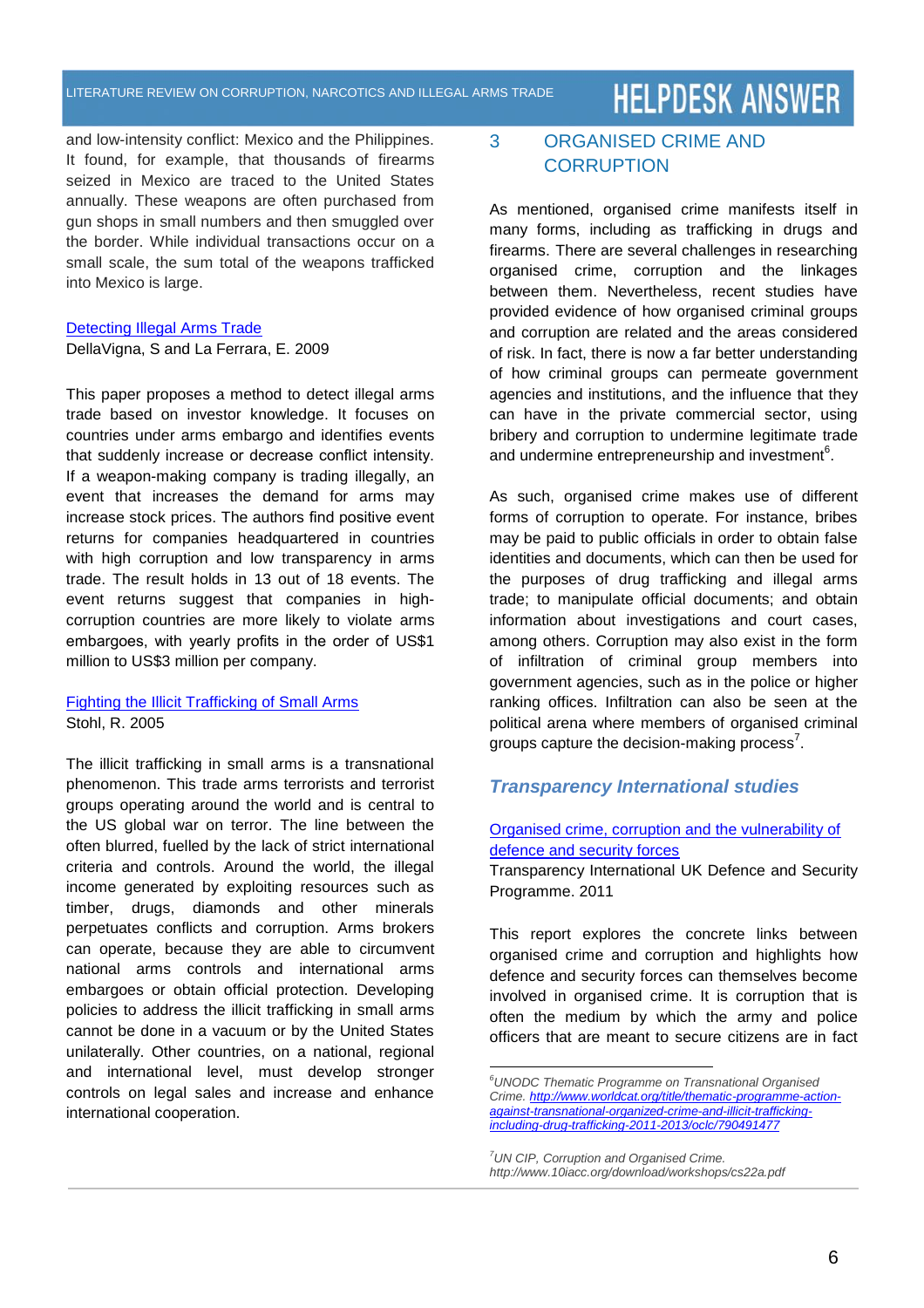directly criminally harming them. It also points to the growth of organised crime, often associated with corruption, in post-conflict countries as a result of insufficient attention being paid to these issues during the post-conflict reconstruction phase.

#### [Organised crime and corruption](https://www.google.de/url?sa=t&rct=j&q=&esrc=s&source=web&cd=7&cad=rja&uact=8&ved=0CEcQFjAG&url=http%3A%2F%2Fwww.u4.no%2Fpublications%2Forganised-crime-and-corruption%2Fdownloadasset%2F376&ei=us-aU5fSO4Oh4gSEh4DoBg&usg=AFQjCNFYujBzPuK0aAcAKGOWlDbsyjsU-g&sig2=rJ-eunl6v7xLcV_JxrCFEQ&bvm=bv.68911936,d.bGQ)

Chene, M. 2008. U4 Helpdesk answer

Instrumental violence, corruption and money laundering are regarded as key defining characteristics of organised crime. Although there is little empirical research specifically focussing on the link between organised crime and corruption, abundant circumstantial evidence indicates frequent collusion between organised criminals and corrupt officials at all levels of government. Through corruption, criminals can obtain protection from public officials, influence political decisions and infiltrate state structures and legitimate businesses. Case studies of Nigeria, Mozambique and South Africa illustrate the specific characteristics of organised criminal groups in Africa and how corruption is used as part of their modus operandi to facilitate their criminal activities, avoid punishment and infiltrate public institutions.

#### *Other reports*

#### [Transnational Crime in](http://www.gfintegrity.org/report/briefing-paper-transnational-crime/) the Developing World Haken, J. 2011. Global Financial Integrity

This report analyses the scale, flow, profit distribution and impact of 12 different types of illicit trade, including drugs, and small arms. Though the specific characteristics of each market vary, in general it can be said that these profitable and complex criminal operations originate primarily in developing countries, thrive in the space created by poverty, inequality and state weakness and contribute to forestalling economic prosperity for billions of people in countries around the world.

Though data is scarce and experts are constantly debating the relative merits and weaknesses of every new study, it is generally accepted that illicit drug trafficking and counterfeiting are the two most valuable markets. This report finds the illicit drug trade to be worth roughly US\$320 billion and counterfeiting US\$250 billion.

The report also finds that drug profits will often be used to criminalise the state itself. This ordinarily occurs when traffickers induce state officials to abandon their commitment to uphold the rule of law. This corruption is achieved through the promise of some material gain and, if necessary, the threat of harm. In some cases, traffickers will use profits to fund electoral campaigns, thus securing the goodwill of an incoming elected official for the duration of his or her term. In extreme cases, traffickers will simply use funds to field their own candidates in elections.

#### Squeezing a balloon? [Challenging the nexus](http://www.u4.no/PUBLICATIONS/SQUEEZING-A-BALLOON-CHALLENGING-THE-NEXUS-BETWEEN-ORGANISED-CRIME-AND-CORRUPTION-2/#STHASH.BGGBLJKC.DPUF)  [between organised crime and corruption](http://www.u4.no/PUBLICATIONS/SQUEEZING-A-BALLOON-CHALLENGING-THE-NEXUS-BETWEEN-ORGANISED-CRIME-AND-CORRUPTION-2/#STHASH.BGGBLJKC.DPUF) Reed, Q. 2008. U4 Issue

Corruption and organised crime are of great concern to the international community. While the first is regarded as one of the greatest barriers to development, the second is seen as a key threat to international security and stability. In this context, corruption is best understood as the way in which organised crime infiltrates the state. Corruption is one of the primary enabling activities of organised crime. It makes possible and/or facilitates the conduct of these types of criminal activities.

This U4 Issue argues that understanding the connections between both phenomena require a deeper analysis of the relationships between organised criminals and public officials at different levels of the state. First, international standards and conventional wisdom tend to embrace a limited range of the possible policies that may be employed to tackle organised crime and corruption, and are heavily oriented towards criminal law and enforcement. Second, policies to tackle both problems are usually developed without applying sound principles of policy making. The author argues for the development of policies based on proper analysis of the specific context, breaking down the problem into clear components, identifying their causes and selecting specific and appropriate measures to address each component or causal factor. In particular, the author suggests there is a pressing need to correct the current bias towards criminal law enforcement solutions.

[Transnational Organized Crime in East Asia and the](http://www.unodc.org/documents/southeastasiaandpacific/Publications/2013/TOCTA_EAP_web.pdf)  [Pacific: A Threat Assessment](http://www.unodc.org/documents/southeastasiaandpacific/Publications/2013/TOCTA_EAP_web.pdf) UNODC. 2013